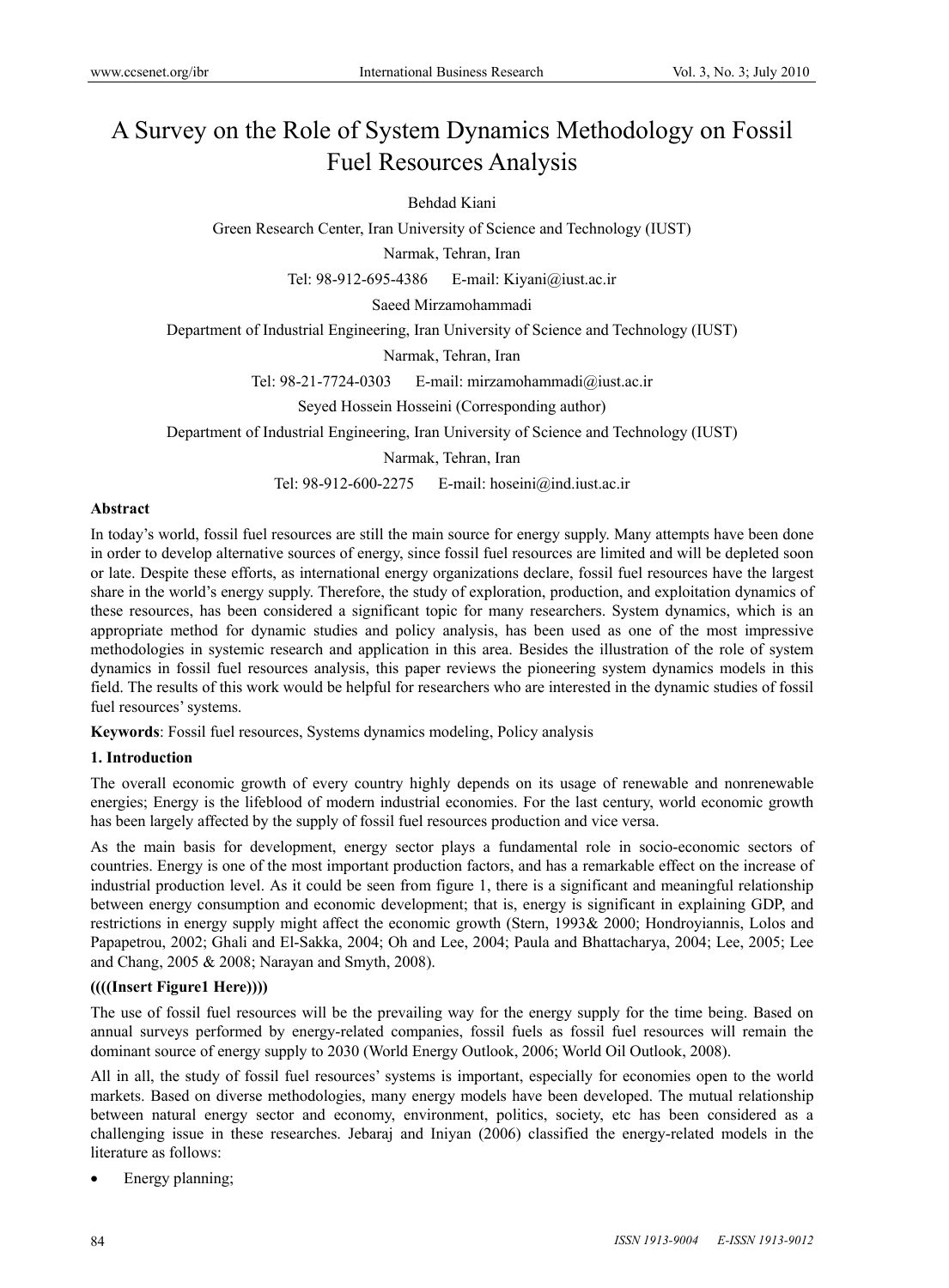- Energy supply–demand;
- Forecasting (Commercial energy, renewable energy);
- Optimization;
- Energy models based on neural networks and fuzzy theory; and
- **Emission** reduction

There are almost some system dynamics models in each group. Meanwhile, authors hold this view that the energy-related system dynamics models should be taken more into consideration because of the characteristics of energy systems especially in policy making.

Because of existing characteristics such as considerable delays in industry and new energy development, advanced and fast growing technology, resource limitations and depletions, price fluctuations, increasing costs, growing demand, pollution and environmental concerns, political issues, etc , energy sector has one of the most complicated systems in the world and should be seen holistically (McIntyre and Pradhan, 2003). Hence, decision makers must use transparent, holistic and practical tools to gain better understanding of these systems. They should analyze long term issues and examine various and possible assumptions and scenarios, and subsequently, adopt some effective policies and strategies. They should also be aware of what happens before implementing their programs since their actions are momentous, and the consequences might be costly and irrecoverable.

As a powerful methodology and computer-aided simulation modeling technique, system dynamics has the ability to take feedback loops, delays, effective factors, and their interactions into consideration and mix them deliberately with on hand experiences and data about the system.

It can, therefore, play an effective role in the analysis of energy-related issues. This paper is an effort to clarify this role, by reviewing the most important system dynamics models in this area.

The following section will introduce the system dynamics methodology and its role in fossil fuel resources studies. Main system dynamics models in this field will be reviewed concisely in section 3. Moreover, the key aspects of these models will be discussed in further details. Section 4 concludes the report, with suggestion for further study.

#### **2. System dynamics and fossil fuel resources modeling**

#### *2.1. System dynamics (Note 1)*

As one of the first responses to the shortcomings of Operation Research (OR) and other management science techniques for complex problems such as those having large number of variables and nonlinearities, an idea, which now is known as system dynamics, was introduced by J.W Forrester in the 1960s at the Massachusetts Institute of Technology (MIT) (Forrester, 1961). Based on models and tools which were used by control engineers in order to analyze the stability of mechanical and electrical control systems, he developed powerful methods and a set of tools, which were first suggested by Tustin (1953), to model and analyze problems in complex systems.

Successful approaches to learning about complex dynamic systems require (1) tools to elicit and represent the mental models we hold about the nature of difficult problems; (2) formal models and simulation methods to test and improve our mental models, design new policies, and practice new skills; and (3) methods to sharpen scientific reasoning skills, improve group processes, and overcome defensive routines for individuals and teams (Sterman, 2000). System dynamics prides itself on providing practitioners with all of these requirements.

System dynamics is a powerful method to gain useful insight into situations of dynamic complexity and policy resistance. Five steps of modeling process in system dynamics are as follows (Sterman, 2000):

1) **Problem articulation (boundary selection):** in this step problem, key variables, and time horizon, should be defined; moreover, the historical behavior and the most likely behavior of key concepts in the future should be studied.

2) **Formulation of dynamic hypothesis:** in this step current theories of the problematic behavior is considered at first; then, a dynamic hypothesis should be developed endogenously. Finally, maps of causal structure should be developed.

3) **Formulation of simulation model:** the decision rules, parameters, initial conditions and etc should be determined consistently.

4) **Testing:** there are some serious tests which should be done to assure that the model works correctly and effectively.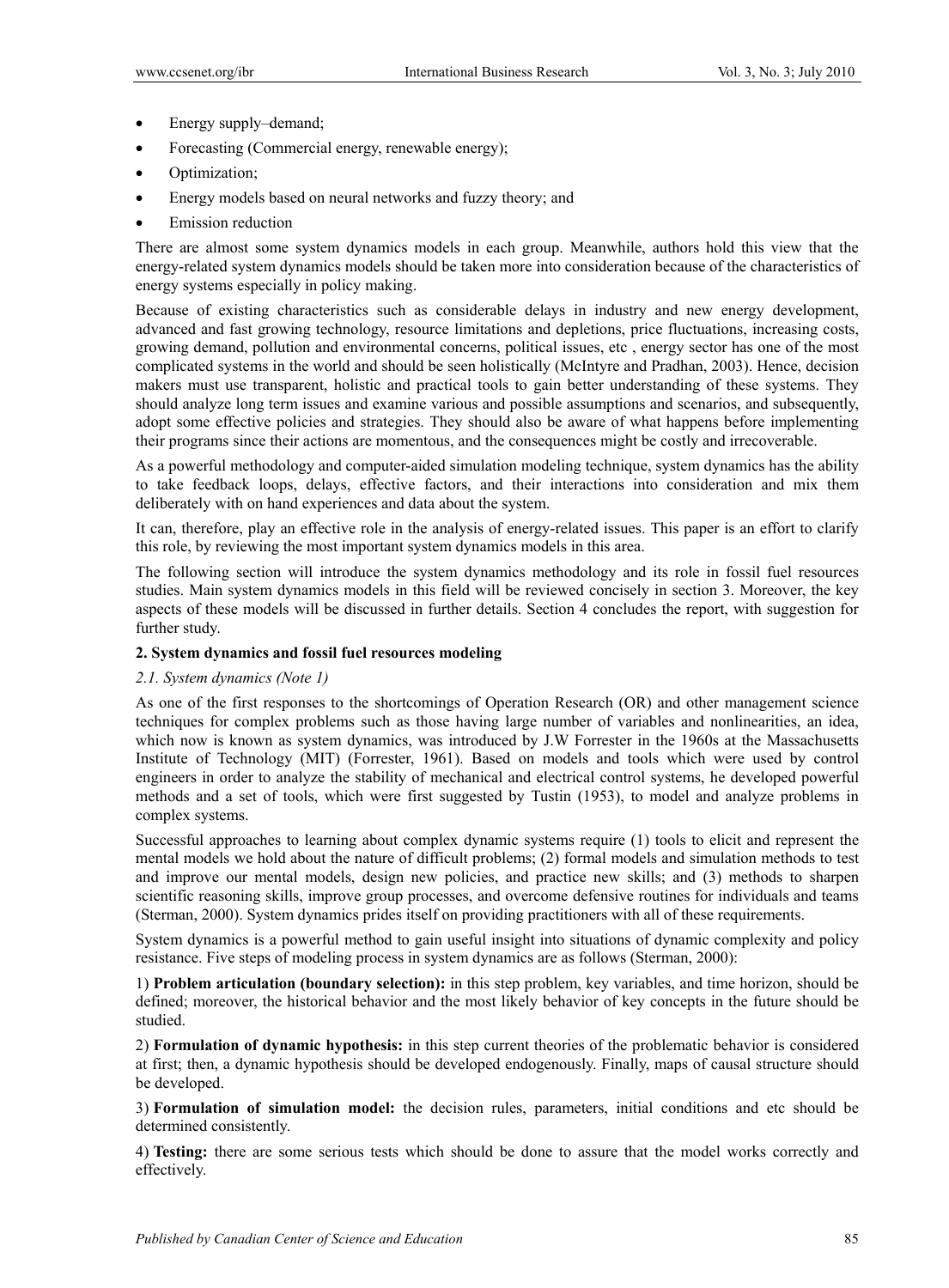5) **Policy design and evaluation:** finally, changes in environmental conditions (scenarios), policy options and their interactions, and sensitivity of policies under different scenarios should be examined.

System dynamics is suitable be used to design successful policies in companies and public policy settings. It can be applied to any dynamic system, with any time and scale. In the world of business and public policy, system dynamics has been applied to industries from aircraft to zinc and issues from AIDS to welfare reform (Sterman, 2000). System dynamics society states the span of applications as follows:

- Corporate planning and policy design
- Public management and policy
- Energy and the environment
- Theory development in the natural and social sciences
- Dynamic decision making
- Complex nonlinear dynamics
- Biological and medical modeling

There has been a conscientious fondness to study the dynamics of natural energy systems as an exact complex system because of important feedbacks, nonlinearities, significant delays, etc. These works studied different aspects of system, including exploration, production, investment, technology, demand, substitution, import and export, financial, and so on.

#### *2.1. The dynamics of energy sector and contribution of system dynamics*

Because of political, economic, environmental, and social factors, energy sector is one of the most complex systems in the world. Regarding increasing economic activities as extremely energy intensive efforts, energy demand is growing day by day. In the case of energy shortage, its price would go up. On the other hand, the increase of energy price with a constant purchasing power might result in the decrease of energy purchase and finally it restricts economic activities. This restriction causes a decrease in demand, and consequently, it would push down the prices.

On the other side, an increase in energy demand would result in the production increase which causes resource depletion because fossil fuel resources are limited and the excessive production will deplete the resources. Resource depletion results in the increase of production costs. Therefore, energy prices would increase. In addition, resource depletion results in the decrease of investment return and the decrease of investment would result in reduction of energy sector's strength. The returns of investments can lead the whole system to be more active in exploration and production activities as well as technology progresses.

Furthermore, the progress of technology to be used in energy sector has a remarkable effect; that is technology development could make noneconomic exploitations profitable.

The existence of substitutes for energy carriers is another effective factor; in other words, price increases could bring on the substitution of other energy resources. The above mentioned dynamic relations of energy sector are shown in figure 2.

#### **((((Insert Figure2 Here))))**

Energy sector has a distinguished role in energy exporting economies; that is, not only the industrial sector is directly influenced by the performance of this sector, but also since oil exports has a large contribution in national incomes, fluctuations in the sector's performance might gravely influence governments' financial power in domestic and external payments. Therefore, the energy sector plays a crucial role in economic growth of oil exporting countries.

For those countries which are dependent on imports of energy to meet their demand, the dynamics of international energy markets are more pivotal and influencing. Any change in the market, if not foresighted, might have irrecoverable effects on their economy.

All above mentioned was a concise review of dynamics and complexities of fossil fuel resources sector. Analyzing, policy planning, and decision making in this sector is such a consequential concern that governments spend a big deal of money on it. Studying such a multifaceted system requires a comprehensive research tool without which conducting a thorough analysis is impossible.

As a useful research tool, system dynamics is a methodology which takes available expertise as well as system's data and information, and with the help of computer's analytic power and simulation, it makes a single,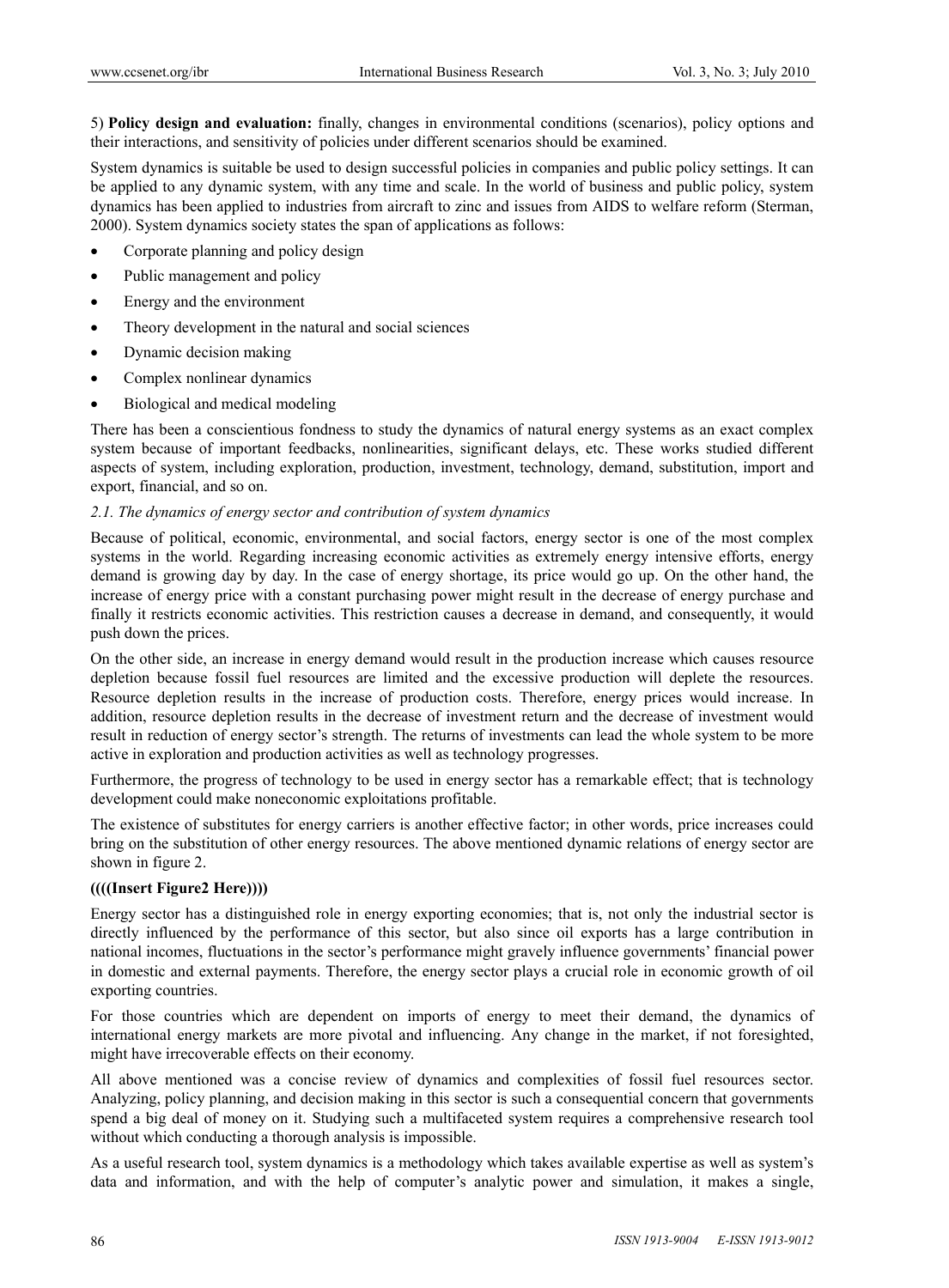integrated framework. The framework presents and visualizes the results of different assumptions, scenarios, and policy options. The resulted system dynamics model helps decision makers to design reasonable policies and offer options to mitigate possible negative effects.

The next section will try to clarify the role of system dynamics modeling in fossil fuel resources analysis through a concise review of main models in this field.

#### **3. The review of main system dynamics models of fossil fuel resources**

In this section the most important system dynamics models in the field of fossil fuel resources are reviewed and explained. More details on models, which directly deal with the exploration and production of fossil fuel resources, are shown in Table1. Moreover, Table1 summarizes some strengths and weaknesses of these models.

The first attempts in the field of energy system dynamics modeling were initiated in the early 1970s at MIT in the System Dynamics Group by WORLD models. These models tried to explain "predicaments of mankind"; that is, the increasing demand on the usage of earth's resources and its "limited sinks" for the disposal of pollutants owing to the exponential growth of the World's population may result in global crisis in the future. World models showed how long-term socio-economic interactions would result in the exponential growth of world's population and industrial output. Finally, the increasing exploitation of finite natural resources might bring on the overshoot and collapse behavior in the world's socio-economic systems (Forrester, 1970; Meadows et al., 1972).

The first serious attempt in fossil fuel resources system dynamics modeling was conducted by Roger F. Naill (Naill, 1973). Naill's model was built upon the idea of M. King Hubbert, an American geologist, who believed that natural resources are finite and the production of them appears to have gradual increase to a maximum output, then a long plateau and finally a slow decrease. This behavior forms a bell-shaped curve which is called Hubbert Curve. In this way, Hubbert successfully predicted the peak of oil production for the lower 48 states of U.S. between 1965 and 1970 (Hubbert, 1956; Hubbert, 1982).

As one of the most impressive bases for later model building in this field, Naill's model tried to depict the factors controlling the discovery life cycle of a finite resource. He indicated in his case of U.S. natural gas the normal behavior mode of the system is an initial period of exponential growth in consumption; a period of rising prices where growth in consumption is halted; and finally, a decline in consumption. He found that U.S. natural gas system would have a production peak in 1973 and the decreasing production rate would continue well below the US natural gas discovery rate, between the last 20th century and the early 21st century where the domestic production rate would come to a stop. He also mentioned that the exact timing of the peak was determined by many factors, including, the growth rate of potential usage, the initial level of unproven reserves, the cost of exploration, and the occurrence of various policies such as subsidies or ceiling price regulations.

After his natural gas model, Roger F. Naill tried to develop a national energy model in order to response to this question that whether the economic growth of U.S. is influenced by energy limitations like those limits to growth which were mentioned in WORLD models. In his model, called COAL, all major US energy sources including oil, gas, coal, and electricity (produced by oil and gas, coal, nuclear, and solar energy) were included; moreover, energy demand was modeled (Naill, 1976). The model seeks the policy combinations which insure the smooth transition from finite domestic fuel sources (coal, nuclear, oil, and gas) to ultimate sources (fusion and solar). It estimates the annual demand for energy, the generation of electricity, and the production of coal. Furthermore, it determines the import requirements of oil and gas, and considers the economics of synthetic oil and gas production from coal. This model was named COAL since it found coal as the best fuel for the US to rely on during the energy transition which was the transition of the US economy from the dependence on domestic oil and gas to alternative energy sources (Radzicki and Taylor, 1997).

The improved and extended version of COAL model, called FOSSIL, was used to analyze and design US energy policy. The model effectively simulated the interactions between energy prices, financial markets, resource depletion, government regulation, changing technologies, and customer behavior which determine future patterns of energy production and consumption. The structure of FOSSIL is similar to COAL; Although, in this model energy sources were expanded to include oil shale, fusion, hydropower, and geothermal in addition to crude oil, natural gas, coal, nuclear, and solar energy. The model simulates the whole process in which a resource is transformed and finally is delivered to satisfy the end-user's demands. During the late 1970s to the early 1990s, the modified version of FOSSIL was used to create and evaluate national energy plans in US department of energy (Budzik and Naill, 1976; FOSSIL2: Energy Policy Model Documentation, 1980).

After extensive improvements in FOSSIL's transportation and electric utilities sectors, the model's name turned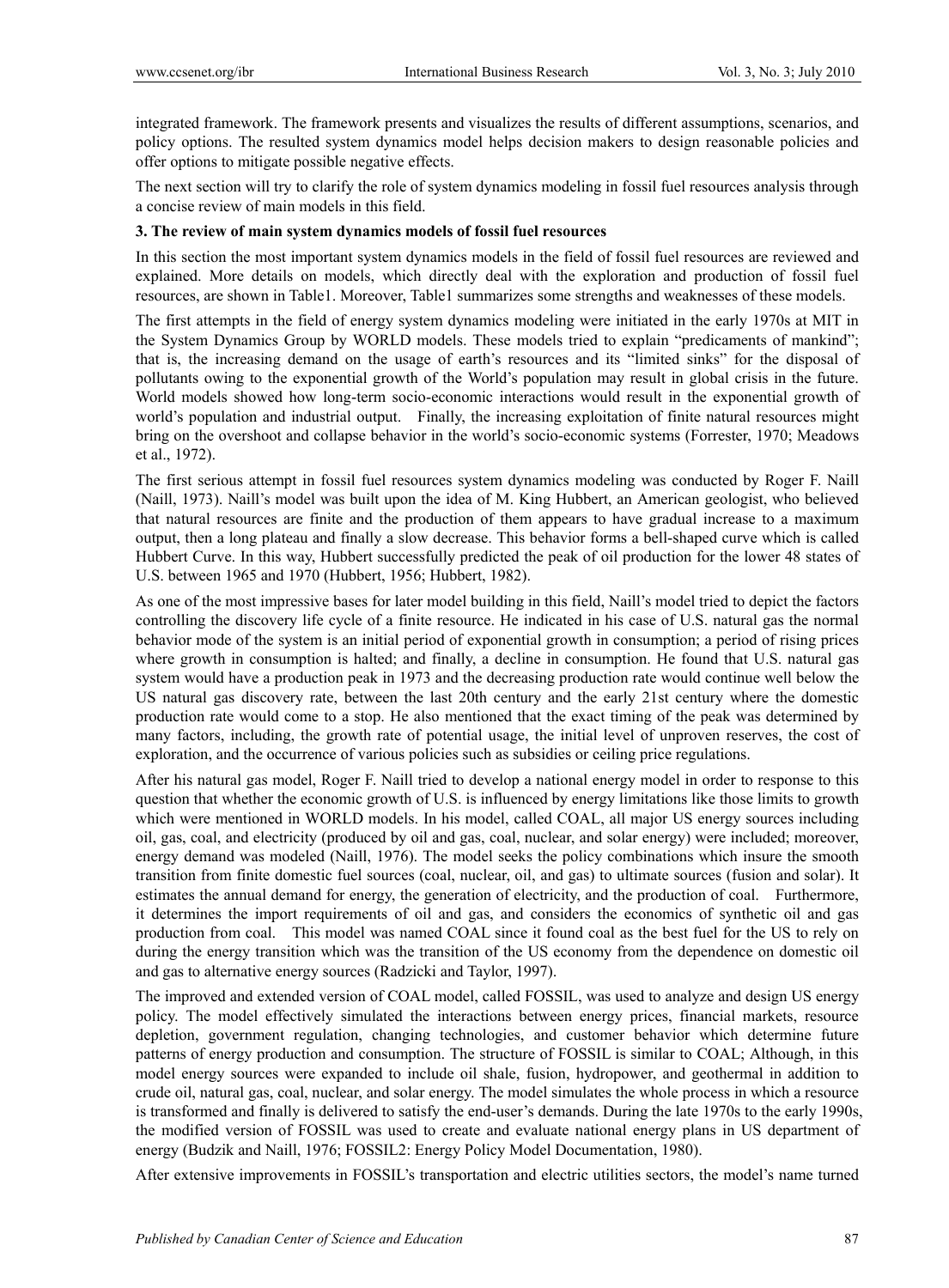into IDEAS which stands for Integrated Dynamic Energy Analysis Simulation (Radzicki and Taylor, 1997). IDEAS is a dynamic long-term policy simulation model of the US energy supply and demand which was used as a tool for the integrated analysis of energy-related options. IDEAS provides detailed projections of US energy supply, demand, prices, cost and emissions for up to 40 years (Naill et al., 1991).

John D. Sterman (1980) worked on the feedbacks and interactions between energy sector and the US economy in his PhD dissertation. He endogenously modeled the influencing energy-economy interactions, which previously was considered exogenous or was not seen.

After Sterman, Thomas S. Fiddaman (1997), based on the last system dynamics energy models in the US, built a climate-economy model called FREE (Feedback-Rich Energy Economy model) which not only explicitly included the dynamics of oil and gas depletion as a source constraint on the energy-economy system, but also it took the dynamics of a "sink constraint like climate change" into account.

The last system dynamics model in the field of energy resources in the US is the Threshold 21 which is the result of the rigorous system dynamics modeling attempts in the US till now. It incorporates society, economy, environment and their interconnections with energy. The model is used to understand energy issues and to show how those issues relate to and impact society, the economy, and the environment. As a quantitative tool for integrated, comprehensive national planning, it supports the overall process of strategic planning by facilitating information collection and organization, in addition to analyzing the results of alternative strategies (Bassi, 2006).

After Naill's model of the US natural gas which was the first serious system dynamics model in the natural energy resource modeling, Sterman in collaboration with George P. Richardson and Pal I. Davidsen, inspired from Naill's model, tried to create system dynamics models of oil industry in the world as well as the US. At first, their question was about finding the accurate method of forecasting the world's ultimately recoverable supply of oil. To find the accurate forecasting method, they created a system dynamics model and compared Hubbert life cycle and USGS geologic analogy method in simulation results. To do so, they used a synthetic data experiment and found that Hubbert's method was clearly the most accurate (Sterman and Richardson, 1985).

Afterward, the model was used to evaluate the amount of ultimately recoverable oil in US (Sterman, Richardson and Davidsen, 1988). Finally, Davidsen, Sterman, and Richardson (1990) developed a model which endogenously generated the complete life cycle of the petroleum resource in the US. The only two major exogenous variables in the model are GNP and the international petroleum prices. The model considered the interactions between several disciplines, including geology, technology, and economics; moreover, it integrated exploration, production, pricing, demand, imports, and the development of substitutes. The model was used to show how the interaction between technological progress, depletion, imports, and the development of substitutes creates the life cycle by altering the dominance of the feedback process in the system.

Bodger, Hayes, and Baines (1989) developed a system dynamics model to study the dynamics of primary energy substitution in the world. This model considered world market penetrations of different primary energy sector over time, and it generated inter-substitution of one energy form for another; accordingly, the model used to evaluate the different future energy options. The model used with the same purpose in New Zealand in 1992 (Bodger, May, 1992); it forecasted the market share of different energy carriers in New Zealand with the passage of the time. The study provided policy makers with appropriate insights to accord national policies especially investments with energy sources' trends.

Choucri, Heye, and Lynch (1992) conducted a detailed simulation analysis to study Egypt's oil industry as a near-typical, non-OPEC, oil-producing developing country. This model was used to explore implications of alternative scenarios for government policies (which affect Egypt's domestic consumptions directly), world oil prices (which influence earnings from export), and geological parameters (which affect the condition of resources and reserves) on patterns of production, exports, and earnings. The model effectively distinguished foreign oil companies and government agents as well as oil-producing regions which disaggregated geologically, to represent the characteristics of oil production; moreover, it made a distinction between domestic consumptions and exports as well as the domestic and international prices. The model had three exogenous variables including export and subsidized domestic prices, discovery and development prices, and initial levels of reserves and undiscovered oil.

Chowdhury and Sahu (1992) developed a system dynamics model in order to study the long-term dynamic behavior of the Indian oil and gas (as finite and nonrenewable fossil fuel resources) exploration/exploitation industry. In compare with other system dynamics models in this field, they considered financial aspects deeply; that is, the model consisted of two sections, including technical and financial sections. The first section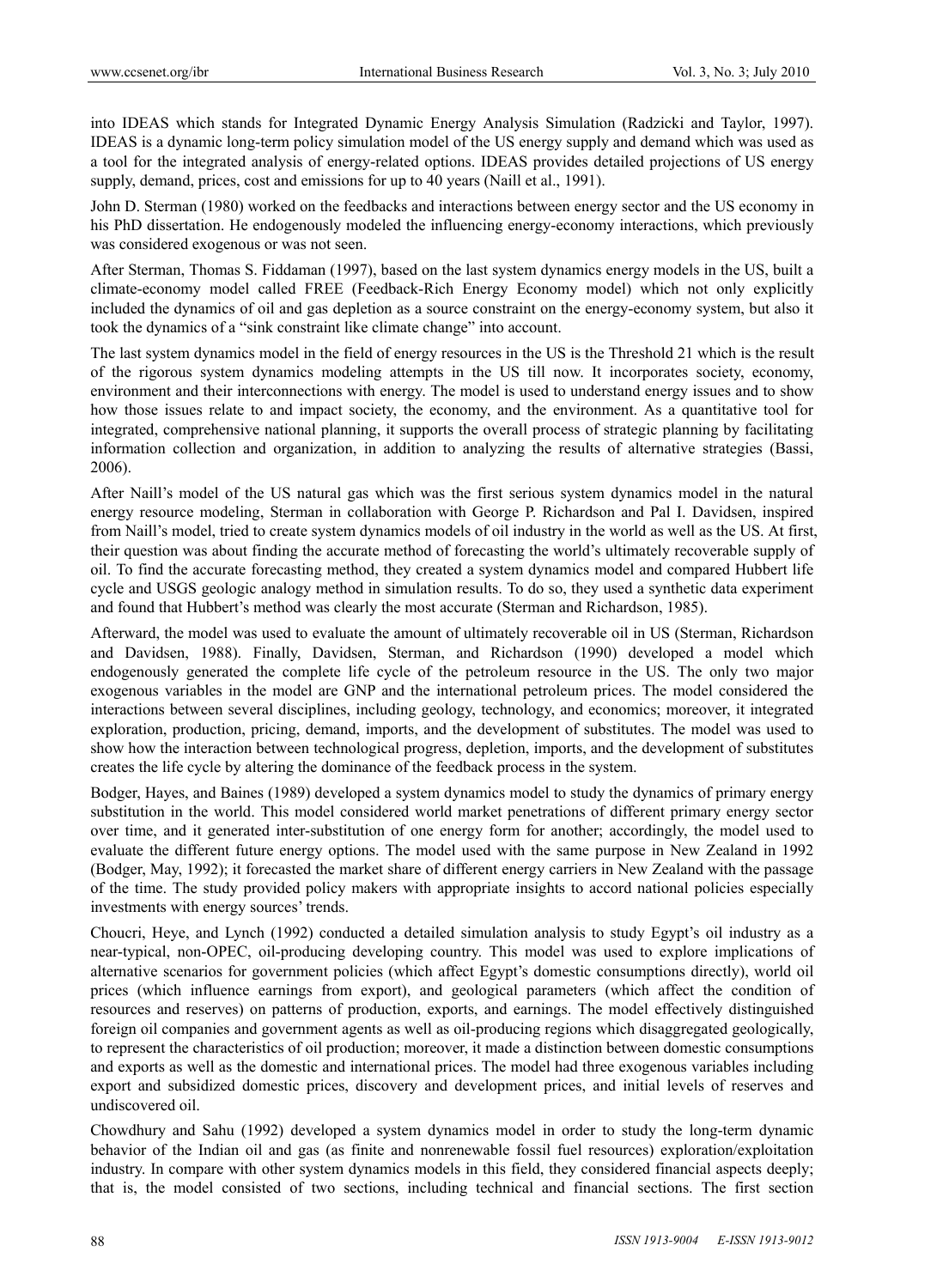investigates the exploration and exploitation processes of oil and gas reserves, and the financial section generates the likely future financial statements, namely, the income statement, balance sheet, and fund-flow statement for different activity levels. They studied interactions between important variables to choose alternative policies; moreover, the model could aid decision making by allocating limited financial resources in a satisfactory manner.

Chi, Nuttall, and Reiner (2009), based on Naill (1973; 1977) and Sterman and Richardson (1985), developed a system dynamics model of Natural gas system in UK to investigate the main effective factors on the long-term supply and demand and study the nature of the system's behavior; furthermore, the effect of different policies about the growing of import-dependence on unstable exports in the next decades were studied. Finally, they found that supply-side policies alone cannot effectively postpone the peaks in discovery, production, and consumption; Also, the reduction of UK's dependence on gas imports, a combination of domestic and international policies (about exporters), could be useful.

Table1 provides researchers with some useful information about different aspects of the important reviewed models.

#### **((((Insert Table1 Here))))**

#### **4. Conclusion and suggestion for further research**

The role of system dynamics methodology on fossil fuel resources analysis has been improved from 1973. In these studies, system dynamics shows a significant role in dynamic modeling of fossil fuel resources. Referring to strengths and weaknesses as well as major policies suggested by previous studies as explained in Table 1, one can conclude that system dynamics approach can be considered for a variety of decision makings procedures and is capable of studying the causal dynamic relations between different sectors of energy systems, such as considerable delays in industry and new energy development, advanced varying technology, resource limitation and depletion, price fluctuation, increasing costs, growing demand, pollution and environmental concerns, political issues, etc.

System dynamics, which is an appropriate method for dynamic studies and policy analysis, has been used as one of the impressive methodologies in systemic research in this area. In this paper, not only the role of system dynamics in fossil fuel resources analysis has been illustrated, but also the main system dynamics models in this field were reviewed which could be a proper study guide for those who want to further research in this area.

There are some areas which necessitate further researches, including energy market structure and regulations, investment dynamics, risk assessment, technology development, sustainable development and energy-environmental issues.

#### **References**

Bassi, A. (2006). Modeling U.S. energy with threshold 21. In proceedings of the *24th international conference of the system dynamics society*, 23-27 July 2006, Nijmegen.

Bodger, P. S., Hayes, D. J. and Baines, J. T. (1989). The dynamics of primary energy substitution. *Technological Forecasting & Social Change*, Vol. 36, pp: 425-439.

Bodger, P. S. and May, D. G. (1992). A System Dynamics Energy Model of New Zealand. *Technological Forecasting & Social Change*, Vol. 41, pp: 97- 106.

Budzik, P. M. and Naill, R. F. (1976). Fossil1: a policy analysis model of the U.S. energy transition. *Winter Simulation Conference*, pp: 145 - 152.

Chi, K. C., Nuttall, W. J. and Reiner, D. M. (2009). Dynamics of the UK natural gas industry: System dynamics modeling and long-term energy policy analysis. *Technological Forecasting & Social Change*, Vol. 76, Issue 3, pp. 339-357.

Choucri, N., Heye, C. and Lynch, M. (1990). Analyzing oil production in developing countires: a case study of Egypt. *The Energy Journal*, Vol 11, No 3, pp: 91-115.

Chowdhury, S. and Sahu, K. C. (1992). A System Dynamics Model for the Indian Oil and Gas Exploration/Exploitation Industry. *Technological Forecasting & Social Change*, Vol. 42, pp: 63-83, doi:10.1016/j.techfore.2008.06.002.

Davidsen, P. I., Sterman, J. D. and Richardson, G. P. (1990). A Petroleum life cycle model for the U.S. with endogenous technology, exploration, recovery, and demand. *System Dynamics Reveiw*, Vol. 6, No. 1, pp: 66-93.

Fiddaman, T. S. (1997). Feeedback Complexity in Integrated Climate-Economy Models. Doctoral Thesis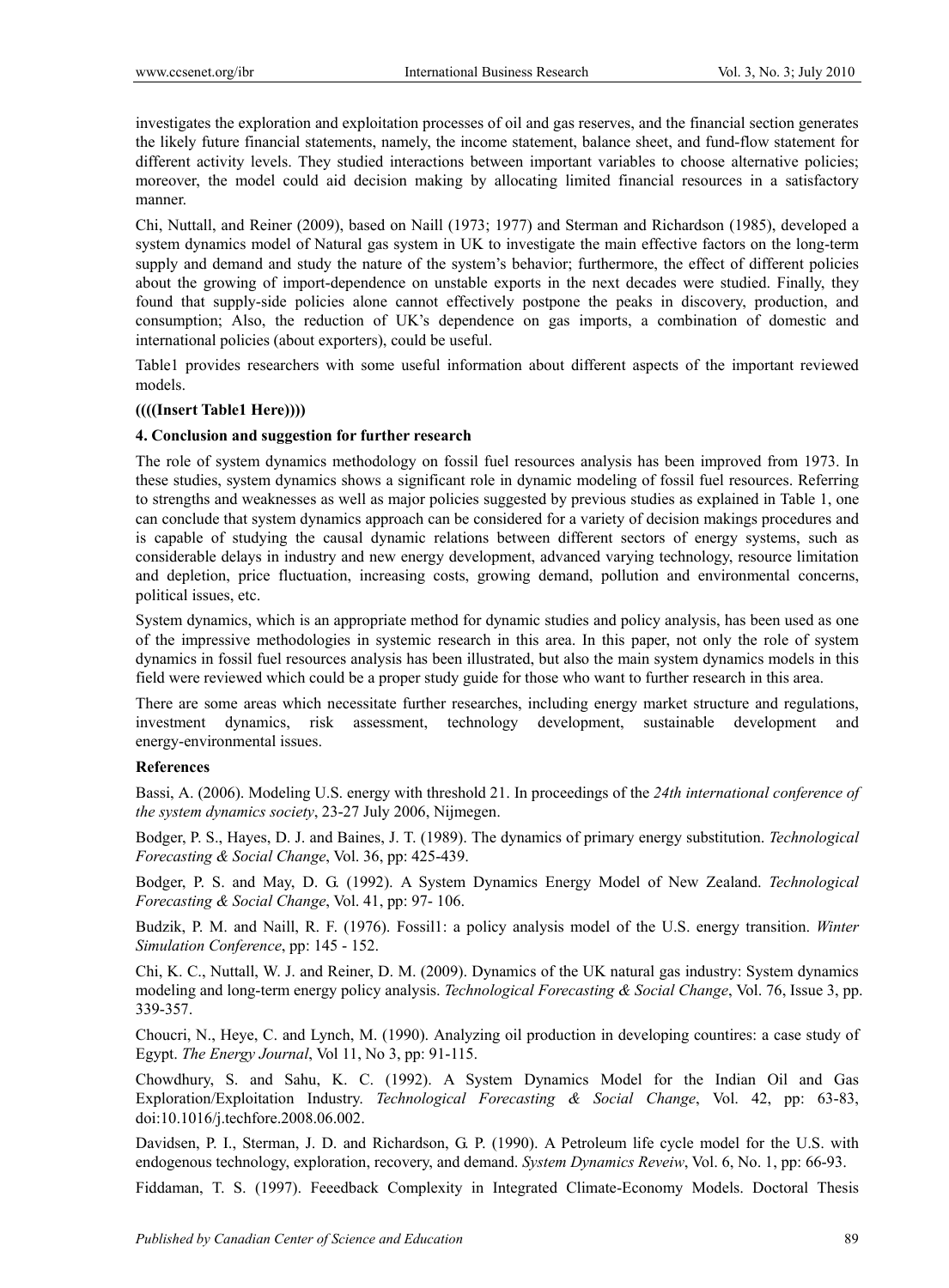Submitted to the Alfred P. Sloan School of Management. Massachusetts Institute of Technology. Cambridge, MA 02139.

Forrester, J. W. (1961). Industrial Dynamics. *Pegasus Communications*, 1st Ed., ISBN 1883823366.

Forrester. J. W. (1970). World Dynamics. *Productivity Press*, Portland, Oregon.

FOSSIL2: Energy Policy Model Documentation. (1980). Energy and Environmental Analysis, Inc. Department of Energy Contract No. AC01-79PE70143. Assistant Secretary for Policy, Planning and Analysis. Washington, D.C. 20585.

Ghali, K.H. and El-Sakka, M.I.T. (2004). Energy use and output growth in Canada: a multivariate cointegration analysis. *Energy Economics*, Vol. 26, Issue 2, pp. 225-238. doi:10.1016/S0140-9883(03)00056-2.

Hondroyiannis, G., Lolos, S. and Papapetrou, E. (2002). Energy consumption and economic growth: assessing the evidence from Greece. *Energy Economics*, Vol. 24, Issue 4, pp. 319-336. doi:10.1016/S0140-9883(02)00006-3.

Hubbert, M. K. (1956). Nuclear energy and the fossil fuels. *Drilling and Production Practice*, American Petroleum Institute & Shell Development Co. Publication No. 95.

Hubbert, M. K. (1982). Techniques of prediction as applied to production of oil and gas. Oil and Gas Supply Modeling. Ed. S I Gass, National Bureau of Standards SP 631 (National Institute of Standards and Technology, Gaithersburg, MD), pp: 16 – 141.

Jebaraj, S., Iniyan, S. (2006). A review of energy models. *Renewable and Sustainable Energy Reviews*, Vol. 10, pp. 281–311, doi:10.1016/j.rser.2004.09.004.

Lee, C.C. (2005). Energy consumption and GDP in developing countries: A cointegrated panel analysis. *Energy Economics*, Vol. 27, Issue 3, pp. 415-427. doi:10.1016/j.eneco.2005.03.003.

Lee, C.C. and Chang, C.P. (2005). Structural breaks, energy consumption, and economic growth revisited: Evidence from Taiwan. *Energy Economics*, Vol. 27, pp. 857–872. doi:10.1016/j.eneco.2005.08.003.

Lee, C.C. and Chang, C.P. (2008). Energy consumption and economic growth in Asian economies: A more comprehensive analysis using panel data. *Resource and Energy Economics*, Vol. 30, Issue 1, pp. 50-65. doi:10.1016/j.reseneeco.2007.03.003.

McIntyre, J. and Pradhan, M. (2003). A Systemic Approach to Addressing the Complexity of Energy Problems. *Systemic Practice and Action Research*, Vol. 16, No. 3, pp. 213-223.

Meadows, D.H., Meadows, D.L. and Randers, J. (1972). The Limits to Growth: A Report for the Club of Rome's Project on the Predicament of Mankind. *Universe Books and Potomac Associates*, New York.

Naill, R. F. (1973). The Discovery Life Cycle of a Finite Resource: a Case Study of U.S. Natural Gas. in: D.L. Meadows (Ed.), Toward Global Equilibrium: Collected Papers, *MIT Press*, Cambridge, MA.

Naill, R. F. (1976). COAL 1: A dynamic model for the analysis of United States energy policy. Hanover, N.H.:[s.n.].

Naill, R. F. (1977). Managing the Energy Transition: a System Dynamics Search for Alternatives to Oil and Gas. *Ballinger Publishing Company*, Cambridge, MA.

Naill, R.F., Belanger, S., Klinger, A. and Petersen, E. (1991). An analysis of the cost effectiveness of us energy policies to mitigate global warming. *System Dynamics Review* 8 (2), pp. 111–128.

Narayan, P.K. and Smyth, R. (2008). Energy consumption and real GDP in G7 countries: New evidence from panel cointegration with structural breaks. *Energy Economics*, Vol. 30, Issue 5, pp. 2331-2341. doi:10.1016/j.eneco.2007.10.006.

Oh, W. and Lee, K. (2004). Causal relationship between energy consumption and GDP revisited: the case of Korea 1970–1999. *Energy Economics*, Vol. 26, Issue 1, pp. 51-59. doi:10.1016/S0140-9883(03)00030-6.

Paula, S. and Bhattacharya, R.N. (2004). Causality between energy consumption and economic growth in India: a note on conflicting results. *Energy Economics*, Vol. 26, Issue 6, pp. 977-983. doi:10.1016/j.eneco.2004.07.002.

Sterman, J. D. (1980). The effect of energy depletion on economic growth. MIT online library.

Sterman, J. D. and Richardson, G. P. (1985). An Experiment to Evaluate Methods for Estimating Fossil Fuel Resources. *Journal of forecasting*, Vol. 4, pp: 197-226. doi:10.1002/for.3980040208.

Sterman, J. D., Richardson, G. P. and Davidsen, P. I. (1988). Modeling the Estimation of Petroleum Resources in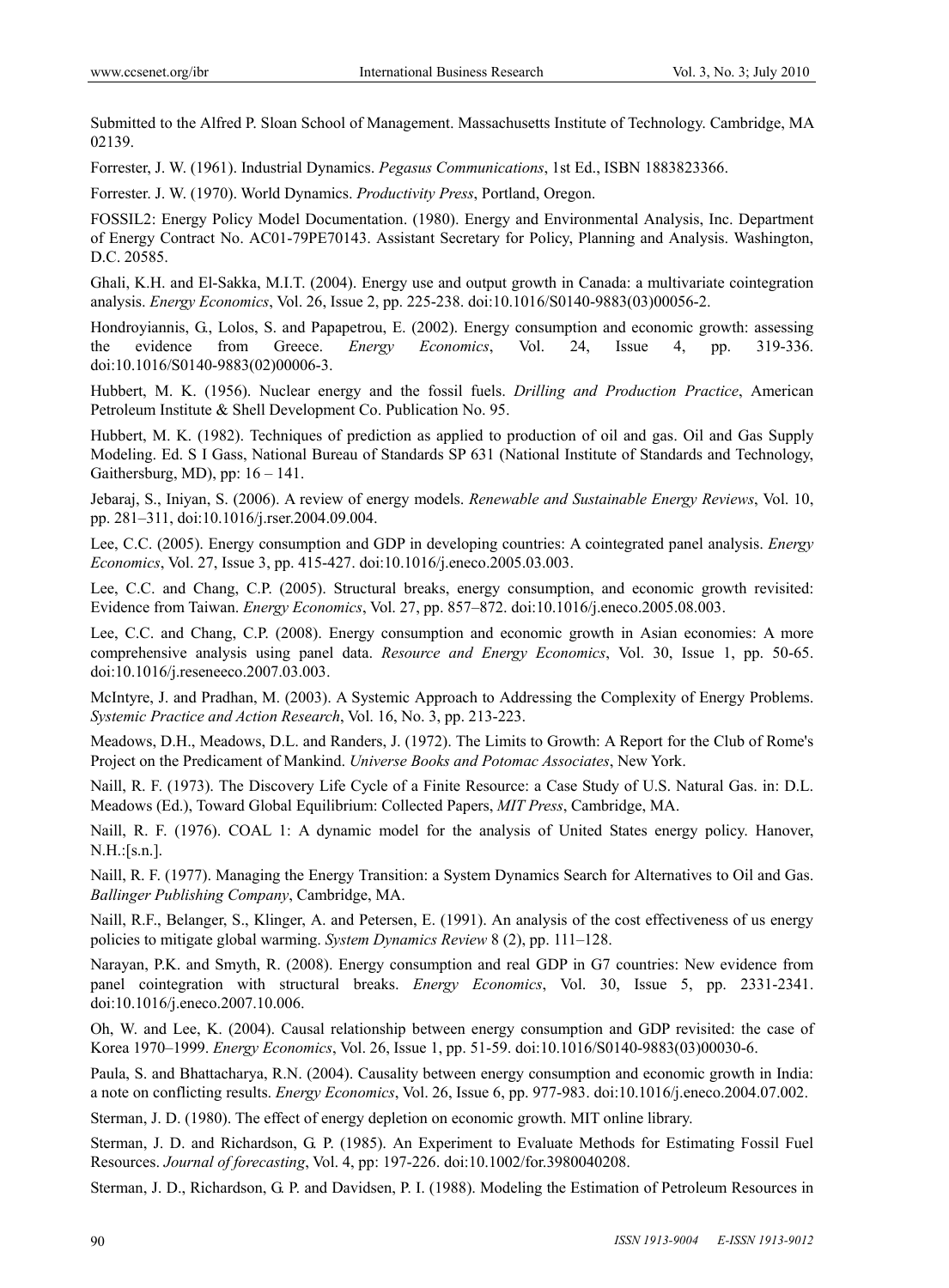the United States. *Technological Forecasting & Social Change*, Vol. 33, pp: 219-249.

Sterman, J. D. (2000). Busyness Dynamics: systems thinking and modeling for a complex world. Irwin/McGraw-Hill, ISBN 0-07-231135-5.

Stern, D. I. (1993). Energy and economic growth in the USA: A multivariate approach. *Energy Economics*, Vol. 15, Issue 2, pp. 137-150. doi:10.1016/0140-9883(93)90033-N.

Stern, D. I. (2000). A multivariate cointegration analysis of the role of energy in the US macroeconomy. *Energy Economics*, Vol. 22, pp. 267-283.

System dynamic society. (2009). Retrieved from website: http:/www.systemdynamics.org/.

Radzicki, M. J. & Taylor, R. A., Designer. (1997). Introduction to System Dynamics: A Systems Approach to Understanding Complex Policy Issues (Version 1.0). U.S. Department of Energy, Office of Policy and International Affairs, Retrieved, 2004, from: http://www.systemdynamics.org/DL-IntroSysDyn/inside.htm.

Tustin, E. (1953). The mechanism of economic systems. *Harvard University Press*, Cambridge, ASIN: B0000CIQPG.

World Energy Outlook. International Energy Agency (IEA), (2006).

World Oil Outlook. Organization of the Petroleum Exporting Countries (OPEC), (2008).

World Resources Institute. (2009). Retrieved from: http://www.wri.org/.

**Notes** 

Note 1. More detailed information about the methodology could be found in Business Dynamics (Sterman, 2000) which is a useful, dominant reference in this field.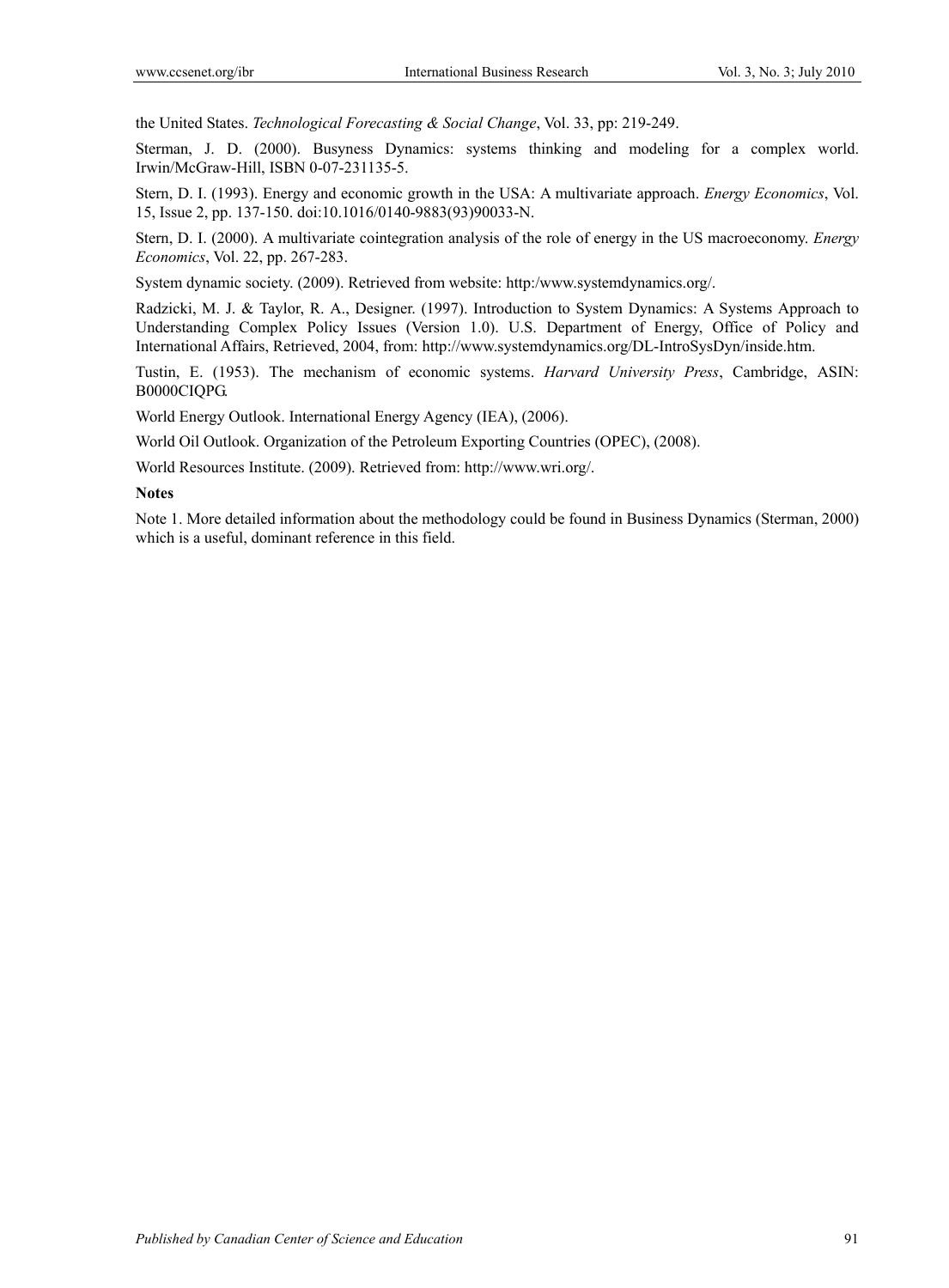## Table 1. The review of fossil fuel resources system dynamics models

| ă              | <b>Characteristics</b><br><b>Authors</b>                          | <b>Year</b><br>and<br><b>Country</b>             | <b>Energy</b><br>sources<br>studied             | Main sectors of the model                                                                                                                                                                                                                               | <b>Major scenarios and policies</b>                                                                                                                                                                                                                                                                  | weaknesses and strengths                                                                                                                                                                                                                                                                                                                                                                                                                                                                                                                                                                                                                                                    |
|----------------|-------------------------------------------------------------------|--------------------------------------------------|-------------------------------------------------|---------------------------------------------------------------------------------------------------------------------------------------------------------------------------------------------------------------------------------------------------------|------------------------------------------------------------------------------------------------------------------------------------------------------------------------------------------------------------------------------------------------------------------------------------------------------|-----------------------------------------------------------------------------------------------------------------------------------------------------------------------------------------------------------------------------------------------------------------------------------------------------------------------------------------------------------------------------------------------------------------------------------------------------------------------------------------------------------------------------------------------------------------------------------------------------------------------------------------------------------------------------|
|                | R. F. Naill                                                       | 1973<br>United<br><b>States</b>                  | Natural gas                                     | - Exploration<br>- Production<br>- Demand<br>- Investment                                                                                                                                                                                               | - Unproven reserves<br>- Wellhead price taxes<br>- Demand rate growth<br>- Investments<br>- Technology factors<br>- Regulations                                                                                                                                                                      | - This model is one of the first and also impressive<br>attempts in the field of energy dynamics simulation.<br>- Demand is modeled exogenously and the interaction<br>between economy and energy sector is not studied.<br>- Production loop is not modeled comprehensively.<br>- The need for investment is not examined.<br>- The existence of substitutions is not considered.<br>- One of the wrong assumptions of model is the equality<br>of production rate and consumption rate.<br>- Exploration rate is usually determined by predictions of<br>future production as well as demand, but in the model,<br>this rate is determined by current rate of production. |
| $\overline{2}$ | J.D. Sterman<br>and<br>G.P<br>Richardson<br>and<br>P. I. Davidsen | 1985<br>World<br>1988<br>United<br><b>States</b> | Oil                                             | - Exploration and Discovery<br>- Production and Usage<br>- Technology<br>- Price, Revenue, and<br>Investment<br>- Demand and Substitution                                                                                                               | - Regulation and price controls<br>$-Tax$<br>- Internal economic growth<br>- Exploration and recovery<br>technology progress<br>- Costs<br>- The effect of substitution<br>Supply policies of OPEC and<br>other suppliers<br>- Import costs and restrictions<br>- Reservation and strategic reserves | - The use of simulation and synthetic data approach<br>(Hubbert theory of natural resources life cycle and<br>geologic analogy method) is one of the model's<br>advantages.<br>- These models resolve the mistakes of Naill's natural<br>gas model over time.                                                                                                                                                                                                                                                                                                                                                                                                               |
|                |                                                                   | 1990<br>United<br><b>States</b>                  | Oil                                             | - Demand, Import, and<br><b>Substitution</b><br>- Investment<br>- Exploration<br>- production<br>- Technology<br>- Revenue, Price, and Cost                                                                                                             |                                                                                                                                                                                                                                                                                                      |                                                                                                                                                                                                                                                                                                                                                                                                                                                                                                                                                                                                                                                                             |
| 3              | N. Choueri                                                        | 1990<br>Egypt                                    | O <sub>1</sub>                                  | - Exploration (by<br>government and<br>international oil companies)<br>- Production (by<br>government and<br>international oil companies)<br>- Investment (by<br>government and<br>international oil companies)<br>- Internal Consumption and<br>Export | - Changes in international prices<br>Changes in domestic prices<br><b>Changes in Reserves</b><br>- Changes in private company's<br>share                                                                                                                                                             | - This model is a perfect model which is used for a<br>developing and oil producer country.<br>The main advantage of this model is the distinguishes<br>which made between: foreign oil companies and<br>government agents, oil-producing regions, domestic<br>consumptions and exports, and domestic and<br>international prices.                                                                                                                                                                                                                                                                                                                                          |
| 4              | S. Chowdhury<br>and<br>K. C. Sahu                                 | 1992<br>India                                    | Oil and gas                                     | - Technical section<br>(Exploration / Exploitation)<br>- Financial section (Income<br>Statement / Balance Sheet /<br><b>Fund-Flow Statement)</b>                                                                                                        | - Tax on Exploration<br>- Production increase<br>- Future exploration and<br>exploitation activities<br>- The invasion of oil substitutes into<br>the market<br>- Financial policies                                                                                                                 | - The main approach of this model is considering<br>financial aspects in modeling which is one of the<br>advantages of this model as this aspect is not studied<br>enough in other models.<br>- The existence of aggressive oscillations does not seem<br>to be realistic, and it seems that some factors are not<br>considered completely in the modeling.                                                                                                                                                                                                                                                                                                                 |
| 5              | P. S. Bodger<br>and<br>D.G. May                                   | 1992<br>New<br>Zealand                           | wood, coal.<br>oil, gas,<br>nuclear, and<br>sun | - Energy Resources<br><b>Energy Refining</b><br>Industries<br>- Producer / Consumer<br>sectors of Society                                                                                                                                               | The evaluation of alternative<br>energy sources                                                                                                                                                                                                                                                      | - This model examines the dynamics of primary energy<br>substitution in a noteworthy manner which provides<br>policy makers with useful insights to formulate national<br>policies.                                                                                                                                                                                                                                                                                                                                                                                                                                                                                         |
| б              | K.C.Chi<br>and<br>W. J. Nuttall<br>and<br>D. M. Remer             | 2009<br>United<br>Kingdom                        | Natural gas                                     | - Exploration<br>- Production and<br>Consumption<br>- Demand projection and<br>Substitution                                                                                                                                                             | - Tax policies<br>- Demand<br>- Technology<br>- Independence level of gas import                                                                                                                                                                                                                     | - This model basically is built on Sterman and<br>Richardson (1985).                                                                                                                                                                                                                                                                                                                                                                                                                                                                                                                                                                                                        |